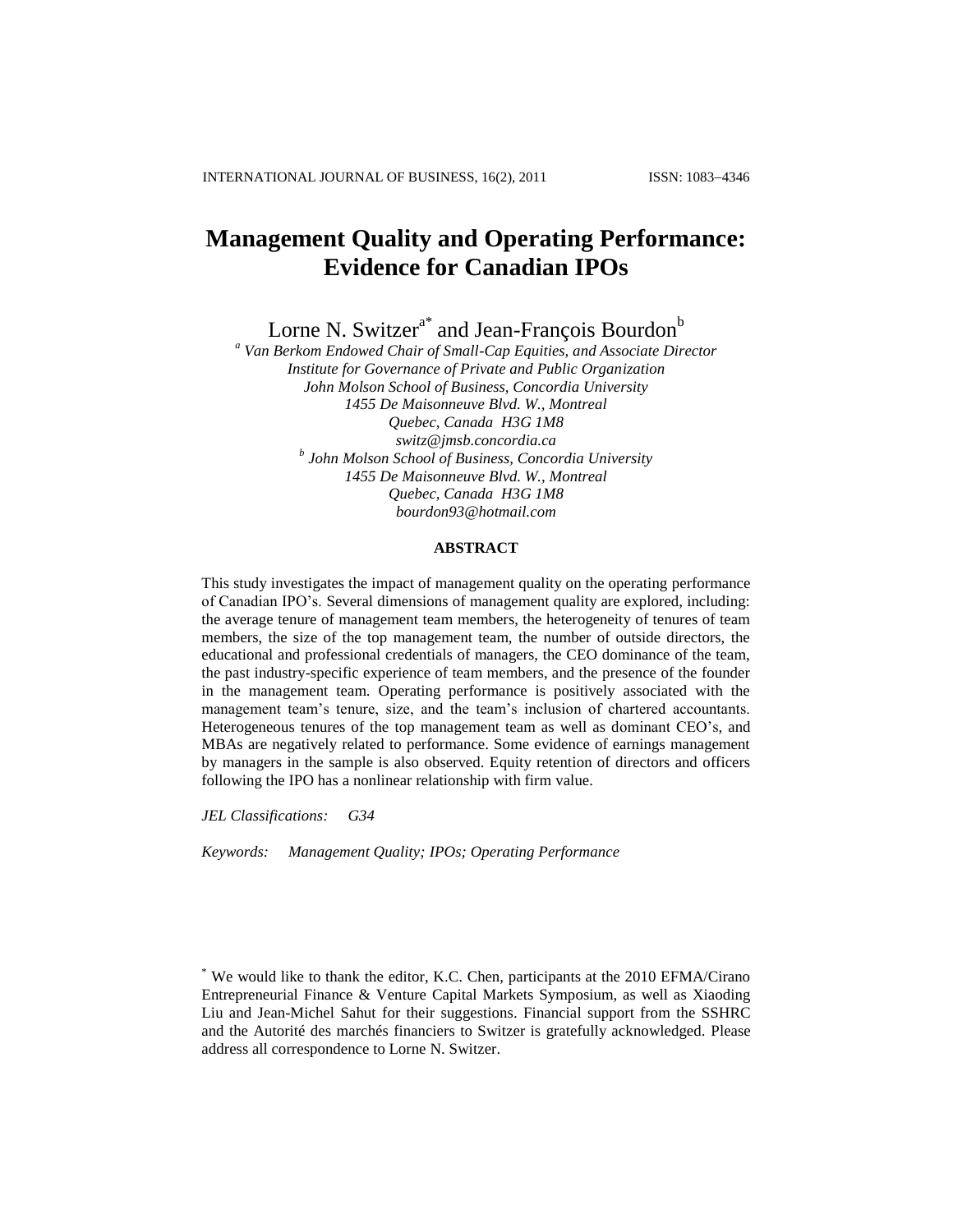#### **I. INTRODUCTION**

The performance of initial public offerings (IPO's) has been the subject of extensive scrutiny in the past two decades in the United States and in Canada (see, e.g., Ritter, 1991; Jain and Kini, 1994; Loughran and Ritter, 1995; Kooli and Sure, 2004; Carpentier and Suret, 2006). Several studies conclude that IPO firms underperform in the long-run. Indeed, Kooli and Suret (2004) find that 5-year cumulative abnormal returns (CAR) for Canadian IPOs issued during the period 1991-1998 range from: -11.02% to -20.65%. Various hypotheses have been advanced by researchers to explain this phenomenon including: (a) Investor exuberance: over-optimism regarding future earnings for newly listed firms leads to irrationally high stock prices. (b) Market timing: stock offerings are set to coincide with superior (though unsustainable) performance (see, e.g., Loughran and Ritter, 1995). (c) Earnings Management: firms use accruals to artificially enhance short-term earnings in order to boost stock prices, (see, e.g., Teoh et al., 1998a and 1998b).

This paper focuses on the internal governance of the firm, reflected by the quality of the top management team, as a determinant of post-IPO performance. Chemmanur and Paeglis (2005) use factor analysis to construct variables to proxy for management team quality which are shown to affect performance of IPO's in the US.<sup>1</sup> However, they do not identify how the separate characteristics of quality (e.g. CEO dominance, team tenure, etc.) impact on performance. This paper extends Chemmanur and Paeglis (2005) in two ways. First, we test whether their results for the US are robust to other countries. Secondly, we look at how individual management quality variables separately impact upon performance.

This study looks at the individual and joint contributions of several measures of management team resources, structure, and performance. Our results show that several proxies for management quality significantly affect operating performance of IPOs in Canada. Operating performance is positively associated with the management team's tenure, size, and the team's inclusion of chartered accountants. Heterogeneous membership tenure as well as the presence of dominant CEO's and MBA's on the top management team are negatively related to performance. Some evidence of earnings management from managers in the sample is also observed. Finally, equity retention of directors and officers following the issue has a nonlinear relationship with firm value.

The remainder of the paper is organized as follows. Section II discusses the posited relationships between managerial quality factors and firm factors and firm performance. Section III provides a description of the data. The empirical results follow in Section IV. The study concludes with a summary in Section V.

#### **II. MANAGEMENT QUALITY, FIRM QUALITY AND PERFORMANCE**

Firm performance is hypothesized to be related to the quality of the management team as well as the quality of the firm.

#### **A. Management Quality**

Management quality is portrayed in two distinct dimensions: a) the management team structure and the management team resources. Four elements are considered to reflect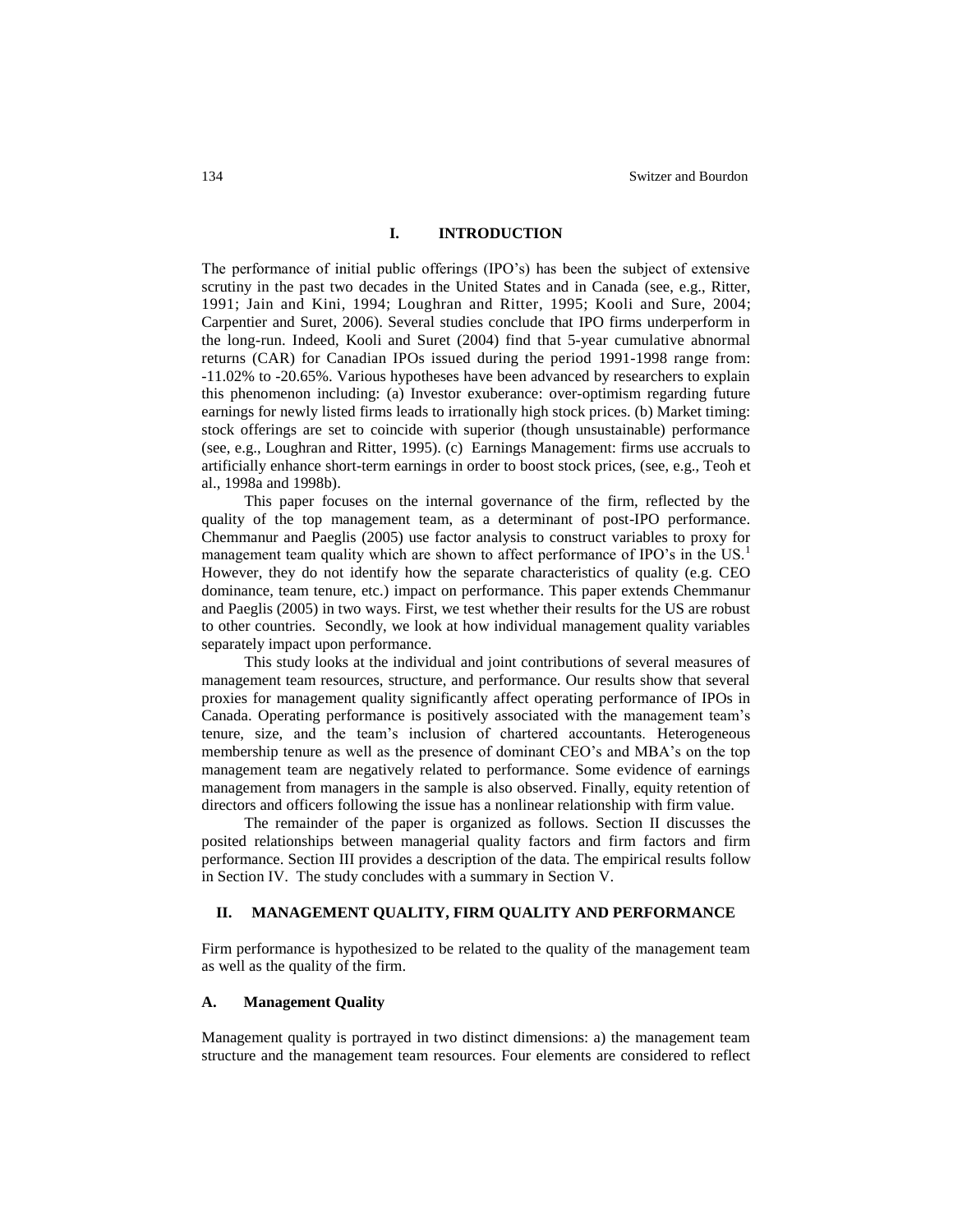the state of the managerial team's resources. First, we look at the presence of the founder in the top management team. The presumption is that the founder's experience should provide the basis of the management team competency. In addition, the founder should be attuned to identifying the opportunity set of the firm in its deployment of resources to their most efficient uses.<sup>2</sup> The idea that founders have the capacity to allocate efficiently all resources within the company is critical. An alternative possibility is that long serving founders may become entrenched and less efficient (see, e.g., Morck et al., 1988). Firms conducting IPOs are usually young and small: 10.72 years on average in this sample. Hence, a positive relationship between the founders' presence on the management team is postulated.

A second measure of the resource capacity of the management team is the size of the management team. The base of expertise could be enhanced with a larger team, which would improve the quality of decision making (see, e.g., Cooper et al., 1994; Feeser and Willard, 1990).<sup>3</sup> A larger team could provide a broad source of ideas, and relevant areas of expertise. Risk sharing among members could also enable the team to behave in a more entrepreneurial fashion to enhance shareholder value. Teams that are too large, however, may be faced with communication and coordination problems. Haleblian and Finkelstein (1993) find that large groups were more profitable in turbulent environments (computer industry) than in stable environments (natural gas distribution).

Another dimension of management team resource quality is the industry-specific experience of team members. Industry-specific experience enhances the team's knowledge of competitive conditions and specific technologies (see, e.g., Kor, 2003; Cooper et al., 1994). Experienced managers are likely to have developed useful networks of relationships with suppliers, distributors and customers. Industry experience may facilitate access to credit markets (see, e.g., Bruderl et al., 1992;<sup>4</sup> Lamont et al., 2001). In our study, the number of past senior managerial positions in the industry of the IPO is used as a proxy for experience.<sup>5</sup>

A fourth measure of management resource quality is the educational background of team members (see, e.g., Cooper et al., 1994). One proxy for educational qualification is the possession of an MBA degree. The few studies written on the topic use surveys and are often subjective. For instance, Baruch and Leeming (2001) find that MBAs have strong personal esteem and judge themselves as being highly competent. However, graduates attribute only a moderate contribution from the MBA program to their high level of skills and knowledge. Moreover, the provenance of the degree is likely to mitigate its value. Intuitively, the quality of the manager will depend on the quality of the program and the more prestigious business schools should produce the best managers.<sup>4</sup>

Extending Chemmanur et al.  $(2004)$ ,<sup>7</sup> we also test for the contribution of chartered accountants in the intellectual capital of the firm. In this research, the percentage of MBA and accounting title holders is used to measure the contribution on operating performance.

The quality of the management team structure is captured in four dimensions. First we look at the tenure of the management team, which is hypothesized to be positively related to performance. Managers with a good team track record may be more adept in collaborative efforts. Moreover, past shared work experiences can save valuable time in building coordination and trust amongst team members, which should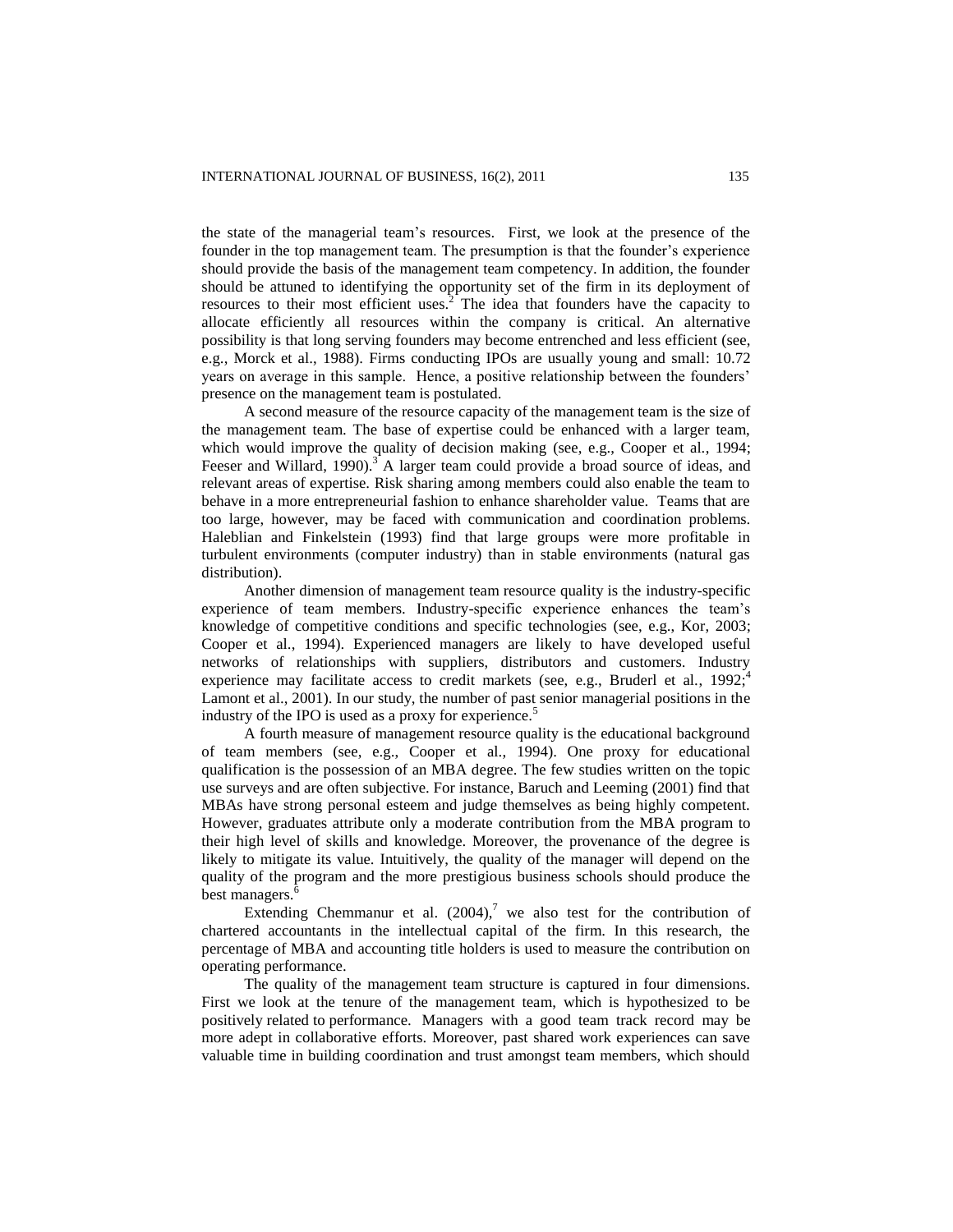be value enhancing,<sup>8</sup> as resources are better aligned with opportunities (see, e.g., Kor and Mahoney, 2000). On the other hand, Eisenhardt and Schoonhoven (1990) find that older teams are more likely to promote and maintain the status quo. Hence, in high changing environment industries, the adaptability of younger teams might benefit the company and increase performance.

A second variable used to capture team structure effects is the tenure heterogeneity of the management team, which is postulated to be positively related to performance. In industries where changes are fundamental for growth and survival, high team heterogeneity can serve to deter entrenchment effects for senior managers, and can be a source of competitive advantage (see, e.g., Einhardt and Schoonhoven, 1990; Sorescu and Spanjol, 2008).<sup>9</sup> Alternatively, lower costs of conflict in teams with a longer track record could partially offset the benefits of heterogeneity (Wiersema and Bantel, 1992).

The third measure of management team structure is the CEO dominance over the team members, which is hypothesized to be negatively related to operating performance. Fama and Jensen (1983) assert that corporations with boards that are dominated by the CEO are likely to suffer in terms of competition for survival given an absence of a separation between decision-making management and decision control. A primordial duty of the board of directors is to monitor the individuals in charge of making the key decisions of the firm. In boards with dominant CEOs shareholders have little protection against opportunistic behaviour of management. Furthermore, a strong dominant CEO may severely diminish potential contributions from other members (see, e.g., Chemmanur and Paeglis, 2005). On the other hand, strong CEOs may enhance the cohesion of management which can be much more valuable for young firms in the early stages of development.

#### **B. Firm Quality and Performance**

We consider a number of factors reflecting firm quality that are distinct and presumed independent from management quality that may affect firm performance. Specifically, we consider firm age, size and the composition of the board of directors. The "liabilities of the newness" (Stinchcombe, 1965) hypothesis suggests an age premium. Older firms benefit from long standing relationships with buyers and suppliers, as well as with employees (see, e.g., Cooper et al., 1994). Creditors and investors learn about the firm and its management with the passage of time. Hence, the terms of contracts can be adjusted dynamically to mitigate moral hazard.<sup>10</sup> It is advanced that growth rates increase with age and that financial market imperfections, such as asymmetric information, are partially responsible for the negative economic growth of newly founded organizations. Firms having long-term relationships with lenders can get funds more easily while financially constrained companies may be forced to pass up profitable projects. Similar to Kim et al. (2004) we expect that older firms will have higher levels of operating performance than younger firms after going public.

Mikkelson et al. (1997) suggest that size is positively related to pre and post-IPO performance. Large firms enjoy economies to scale in accessing capital markets which contributes to higher growth and survival rates (see, e.g., Cooper et al., 1994). Small, young, and unknown firms also face greater liquidity and higher costs of capital than mature firms. Since banks and other capital providers cannot observe the true quality of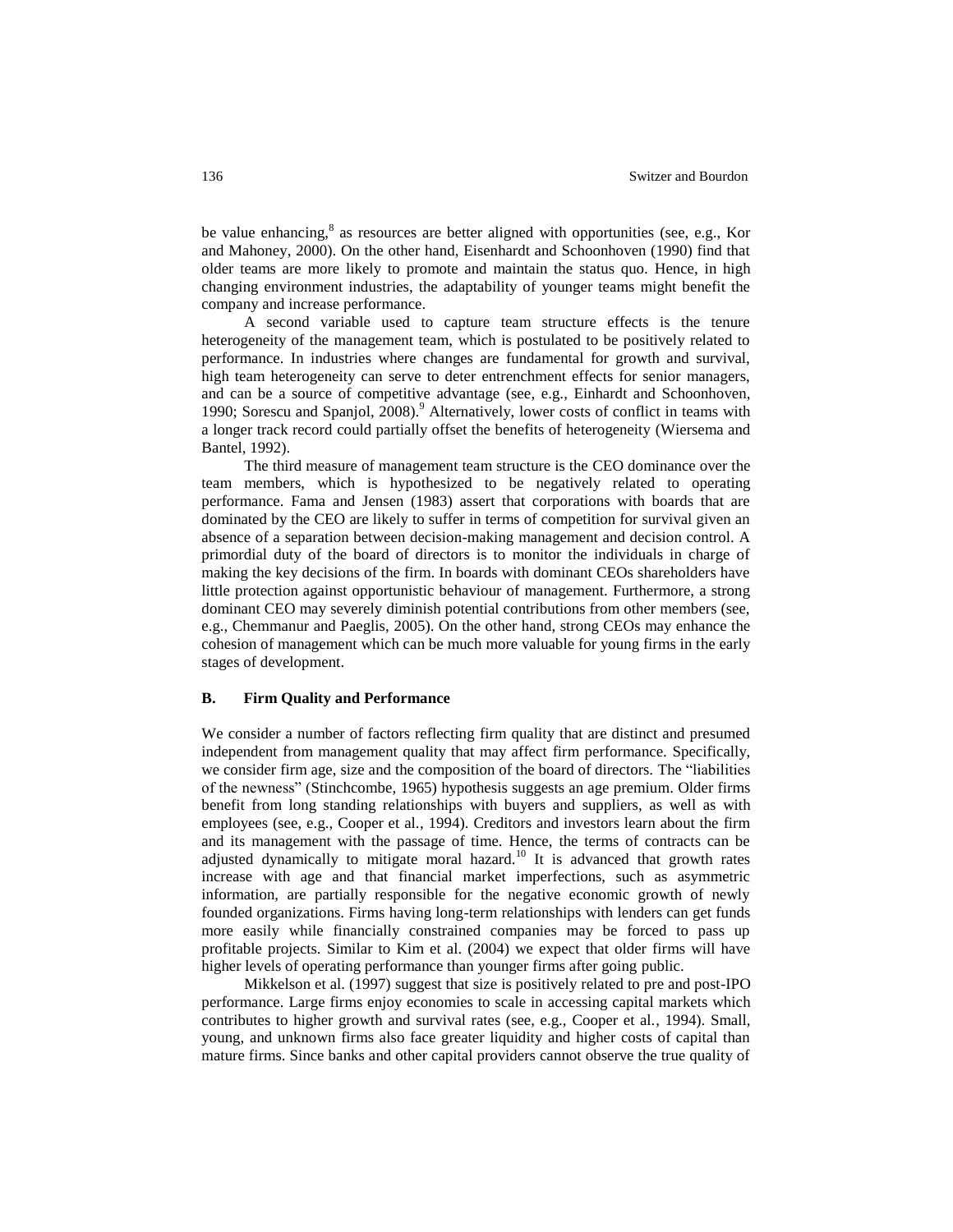small and young firms at the beginning of their lives, greater capital constraints will be imposed on them restraining their capacity to invest in profitable projects and to grow (see, e.g., Brito and Mello, 1995).

The final control variable used to measure firm quality is the board structure, as reflected in the number of independent directors on the board. Board independence has been widely used in the literature as an important governance mechanism to insure that managers will promote shareholders' interests.<sup>11</sup> The responsibilities of the board are to hire, fire, establish top managers' compensation and monitor important decisions. Fama and Jensen (1983) suggest that the composition of the board, in terms of the size of the cohort of independent directors has been viewed as a good indicator of firm quality (see, e.g., Fama and Jensen, 1983).<sup>12</sup>

#### **III. DATA CHARACTERISTICS**

Data on Canadian IPOs are obtained from SDC/Platinum New Issue database, and consist of all IPOs over the period 1996-2006. We exclude IPOs from foreign companies, firms sold before the performance appraisal date, financials (all firms with SIC codes between 6000 and 6999), price offerings below \$2,<sup>13</sup> flow-through shares issues, income funds,<sup>14</sup> limited partnerships, income security deposits, equity carveouts<sup>15</sup> and IPOs lacking prospectus and financial information.

The final sample consists of 95 firms as indicated in Table 1.

|                                      | 1997     |          | 1998 1999      |          |          | 2000 2001 2002 2003 2004 2005 2006 |          |          |                |          | Total          |
|--------------------------------------|----------|----------|----------------|----------|----------|------------------------------------|----------|----------|----------------|----------|----------------|
| Total                                | 371      | 243      | 189            | 225      | 180      | 151                                | 146      | 248      | 278            | 279      | 2310           |
| Foreign Firms                        | 13       | 15       | 8              | 11       | 9        | 6                                  | 3        | 3        | 11             | 9        | 88             |
| Financials                           | 111      | 83       | 83             | 100      | 110      | 81                                 | 89       | 154      | 160            | 151      | 1122           |
| Price below \$2                      | 189      | 109      | 80             | 83       | 51       | 33                                 | 29       | 57       | 58             | 78       | 767            |
| Income Fund                          | 8        | 8        | 0              | $\Omega$ | 3        | 19                                 | 11       | 14       | 25             | 15       | 103            |
| limited Partnerships                 | 3        | 4        | 2              | $\Omega$ |          | 2                                  | 3        |          |                | 2        | 19             |
| Income Security De posit             | $\Omega$ |          | $\Omega$       | $\Omega$ | $\Omega$ | $\Omega$                           | $\Omega$ |          | $\mathfrak{D}$ | $\Omega$ | $\overline{4}$ |
| Carve-outs                           | 2        | 4        |                | 5        | 2        |                                    | 0        |          | 2              | 4        | 22             |
| <b>Flow Through Shares</b>           | 4        | $\Omega$ | 0              | $\Omega$ |          |                                    | 6        | 2        | 5              | 9        | 31             |
| Prospectus not available             | 17       | 3        | $\mathfrak{D}$ | 4        | $\Omega$ |                                    | 2        | $\Omega$ | $\Omega$       | $\Omega$ | 29             |
| Incomplete data                      | 3        |          | $\Omega$       | $\Omega$ | $\Omega$ |                                    | $\Omega$ | $\Omega$ |                | $\Omega$ | 6              |
| Bloomberg/Compustat not<br>available | 11       | 5        | $\Omega$       | 3        |          | $\Omega$                           |          |          |                |          | 24             |
| Final sample                         | 10       | 10       | 13             | 19       |          | 3                                  |          | 14       | 12             | 10       | 95             |

**Table 1** Number of IPO's by year

The overall sample size is consistent with other similar studies of the Canadian IPO market.<sup>16</sup> The information on the management team and on other aspects of the firm is taken from the IPO prospectus available on the Canadian financial website SEDAR<sup>17</sup>. Financial data are taken from Bloomberg and Compustat Research Insight.

Table 2 shows the industry distribution for the sample.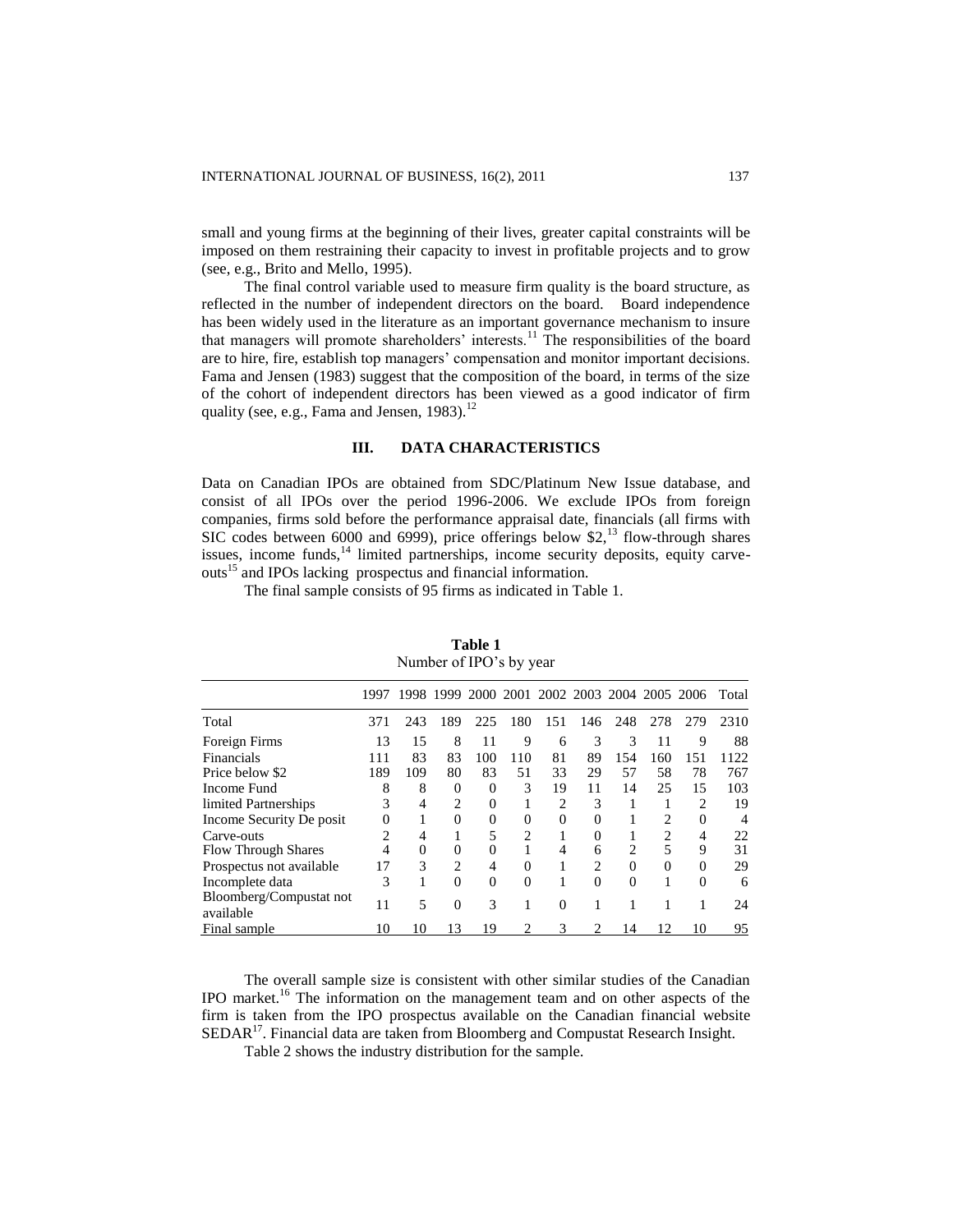| Industry       | Number of firms |
|----------------|-----------------|
| Mining         | 20              |
| Construction   | 1               |
| Manufacturing  | 36              |
| Transportation | 3               |
| Communication  | 6               |
| Retail Trade   | 1               |
| Services       | 28              |
| Total          | 95              |

**Table 2** Distribution of sample by industry

The various proxies used to measure management and firm quality are as follows. The founder's presence (FNDR) in the management team is calculated as the percentage of members qualified as founders, as per the IPO prospectus. The manager is considered as a founder when he is described as such or as the promoter in the sense that he took personal responsibility to create the organisation.

Managers specific-industry past experiences (EXP) on operating performance is defined as the average number of past managerial employment in companies with the same 2-digit SIC code of the firm studied.

The tenure (TENURE) of the managers in the company is defined as the average tenure of the management team from the beginning of the employment date in the company to the IPO issue. To control for the effects of correlation between firm age and tenure, the residual from the regression of TENURE on the natural logarithm of firm age is used as an instrument (XTENURE).

Heterogeneity of tenure (TENHE) is measured as the coefficient of variation of managers' tenure. The size of the top management team (TSIZE) is defined as the number of managers with the rank of vice-president or higher in the management team. In order to avoid any correlation between firm size and top management size, (TSIZE) is regressed against the book value of assets (BVA), the logarithm of the book value of assets (LNBVA) and the squared book value of assets (BVA2) and industry dummies. Then, residuals are used to proxy for the size of the top-management team (RTSIZE). Industry dummies are necessary to control for variations of management teams across industries. Indeed, some industries tend to require larger teams than others (see, e.g., Chemmanur and Paeglis, 2005).

To capture the educational attainments of the management team, (PMBA) and (PCA) are measured as the percentage of the firm management holding an MBA degree and the percentage holding and accounting title (CA, CPA, CMA or CGA) respectively.

The last measure of management quality is the dominance of the CEO over the other team members (FCEO). It is calculated as the ratio of salary of the CEO (consisting of base salary, bonuses and other forms of annual compensation), to that of the other members of the management team. When the information concerning the salary of the management team is not given for every member, \$100 000 is assumed to be earned since it is the maximum salary allowed to be received by an executive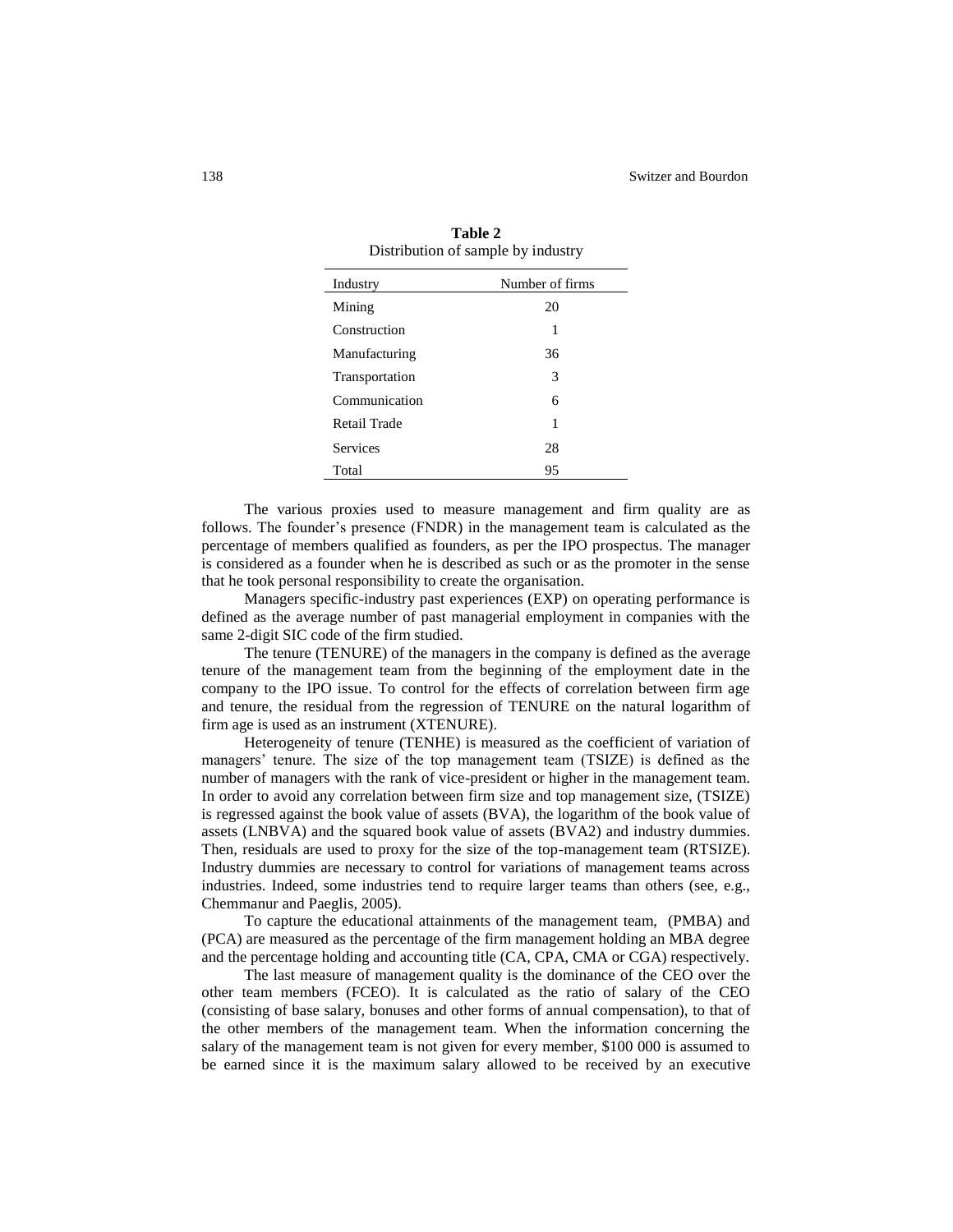without any requirement of disclosure in the prospectus. Therefore, the degree of CEO dominance is possibly stronger if undisclosed executive salaries are lower than \$100 000. Since the CEO has a substantial influence on his own as well as team's salary, the CEO assessment of his value compared to others is a good measure of CEO dominance (see, e.g., Chemmanur and Paeglis, 2005). Supplementary measures of firm quality include age and is measured as the natural logarithm of 1 plus firm age (AGE). Age is defined as the period from the incorporation to the IPO issue date.

The number of outside directors on the board (ODIR) is defined as the number of independent directors that are not employed by the company and are not executive managers. The natural logarithm of ODIR is also used in regressions (LNODIR).

Firm size is measured by the total assets of the firm. Three measures are used: the book value of assets (BVA), the logarithm of the book value of assets (LNBVA) and the squared book value of assets (BVA2)

As indicated in the previous section, to capture the potential impact of earnings management on post-IPO performance, the offer price (PRICE) is included in the models. However, since PRICE is likely to be correlated with the size of the assets, the age and the industry, we also use an instrument for this variable, RPRICE, which is computed as residual from the regression of the offer price on LNBVA, AGE and industry dummies.

Finally, stock ownership (OWN) is measured as the percentage of the equity held or controlled by all directors and officers after the issue on a fully-diluted basis.

#### **A. Measures of Performance**

Two measures of operating performance are used. The first measure is the firm's return on assets (ROA) one year after the IPO year at December  $31<sup>st</sup>$ . Jain and Kini (1994) use ROA as their proxy for post-IPO performance, noting its advantages in measuring the efficiency of asset utilization. We also control for possible effects of earnings manipulation. Earnings management is likely to occur whenever companies are looking for additional funding since, by taking aggressive positive accruals, firms can instantly report earnings in excess of cash flows. For example, revenues could be recorded for goods shipped on credit even though substantial risk of default remains. This type of manipulation is legal since it is usually aimed at better representing the financial situation of the company. However, it must be seriously considered by investors since it can impact results and lead to biased estimations of actual performance.<sup>18</sup> Aside from operating performance based on the accounting measures, we also look at market performance measured by Tobin's Q.<sup>19</sup>

Table 3 provides a summary of the measures of management quality and the other variables used in the analyses. In panel A, we note that the mean offer price is \$9.42, with the smallest offer priced at \$2 and the highest at \$37.31. On average, 15% of the managers have an MBA and 16% an accounting title. The mean (median) size of the top management team (TSIZE) is 6.14 (6). Management teams range in size from 2 to 16 members. The average tenure of the management team is 3.46 years and range from 0.32 to 21.06 years. The number of past employment positions in the specificindustry ranges from 0 to 4.2; founders are present in the management team 15% of the time. Finally, CEOs earn on average 46% more than the rest of their teams. Pairwise correlations between the independent variables are shown in panel B of Table 3.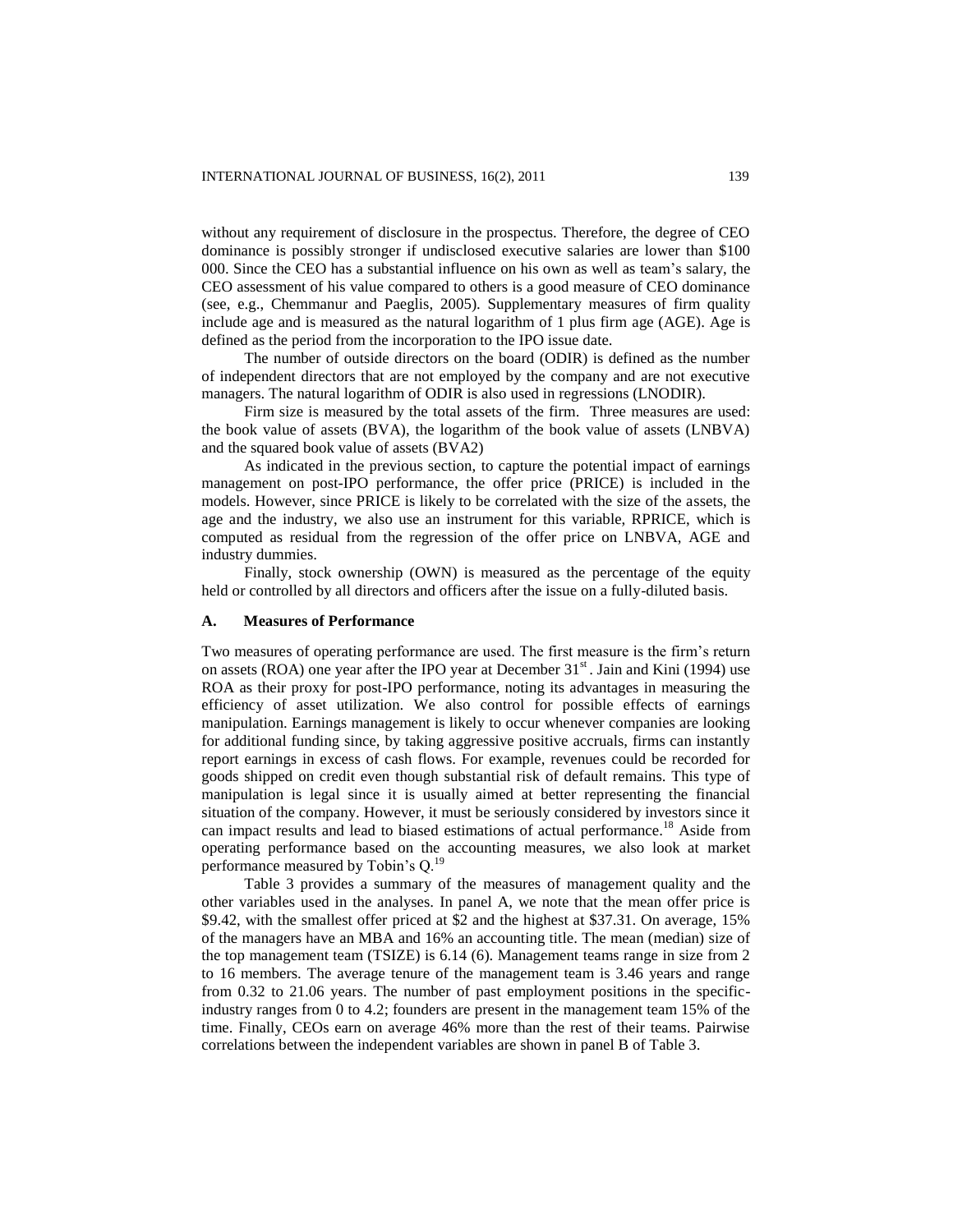### **Table 3** Sample Characteristics

Panel A: Summary Statistics

The sample consists of 95 initial public offerings between 1997 and 2006. PRICE is the firm's offer price. XPRICE is the residual from the regression of the offer price on firm's age. BVA is the book value of assets (in \$million). AGE is the natural log of one plus firm age, where firm age is the number of years between the incorporation date or the start of operations (whichever is earlier) and the IPO issue. TENURE is the average number of years managers have been working for the issuing company. XTENURE is the residual from the regression of TENURE on firm's age. TENHE is the coefficient of variation of the team members' tenures. ODIR is the number of outside directors that are not executive officers or employed by the company. TSIZE is the size of the management team which is defined as the number of managers with the rank of vicepresident or higher. RTSIZE is the residual from a regression of TSIZE on a linear and nonlinear transformation of the book value of assets and industry dummies. PMBA is the percentage of the firm's management team with MBA degrees. PCA is the percentage of the firm's management team with chartered accountant title; CA, CMA or CGA. EXP is the average number of previous managerial employments in the same 2-digit SIC code industry of the team's managers. FNDR is the percentage of the firm's management team who are founders of the firm. FCEO is the ratio of CEO salary, bonus and other compensations excluding stocks and options in the fiscal year preceding IPO to the average salary, bonus and other compensations of the other management team members. OWN is the percentage ownership owned by all directors and officers of the IPO firm on a fully diluted basis and excluding over allotment options. ROA is the ROA of the year after the first fiscal year after the IPO. Tobin's is the market value of common shares plus the liquidation value of preferred shares plus the book value of total debt, divided by the book value of total assets at the December 31th of the IPO year. LNQ is the natural log of Tobin's Q.

|               | Min            | Mean           | Median         | Max     | Std. dev. |
|---------------|----------------|----------------|----------------|---------|-----------|
| <b>PRICE</b>  | $\overline{2}$ | 9.42           | 8.25           | 37.31   | 5.7       |
| <b>XPRICE</b> | $-9.44$        | $\overline{0}$ | $-0.61$        | 22.3    | 4.35      |
| <b>BVA</b>    | 2.88           | 179.53         | 82.13          | 3043.32 | 359.51    |
| AGE           | 0.52           | 2.15           | 2.07           | 3.98    | 0.8       |
| <b>TENURE</b> | 0.32           | 4.77           | 3.46           | 21.06   | 4.14      |
| <b>XTEN</b>   | -6             | $\overline{0}$ | $-0.41$        | 11.43   | 2.72      |
| <b>TENHE</b>  | $\theta$       | 0.68           | 0.64           | 1.67    | 0.36      |
| <b>ODIR</b>   | 1              | 4.75           | $\overline{4}$ | 14      | 1.95      |
| <b>TSIZE</b>  | $\overline{c}$ | 6.14           | 6              | 16      | 2.5       |
| <b>RTSIZE</b> | $-3.66$        | $\Omega$       | $-0.05$        | 5.39    | 1.89      |
| <b>PMBA</b>   | $\mathbf{0}$   | 0.15           | 0.13           | 0.6     | 0.17      |
| <b>PCA</b>    | $\theta$       | 0.16           | 0.17           | 0.5     | 0.12      |
| EXP           | $\theta$       | 1.11           | 0.89           | 4.2     | 0.9       |
| <b>FNDR</b>   | $\theta$       | 0.15           | 0.13           | 0.67    | 0.16      |
| <b>FCEO</b>   | 0.58           | 1.52           | 1.46           | 3.56    | 0.53      |
| <b>OWN</b>    | $\Omega$       | 0.3            | 0.24           | 1       | 0.26      |
| <b>ROA</b>    | $-261.94$      | $-0.11$        | $-1.81$        | 47.89   | 33.39     |
| Tobin's Q     | 0.2            | 2.8            | 1.89           | 17.66   | 2.65      |
| LNQ           | $-1.63$        | 0.74           | 0.64           | 2.87    | 0.74      |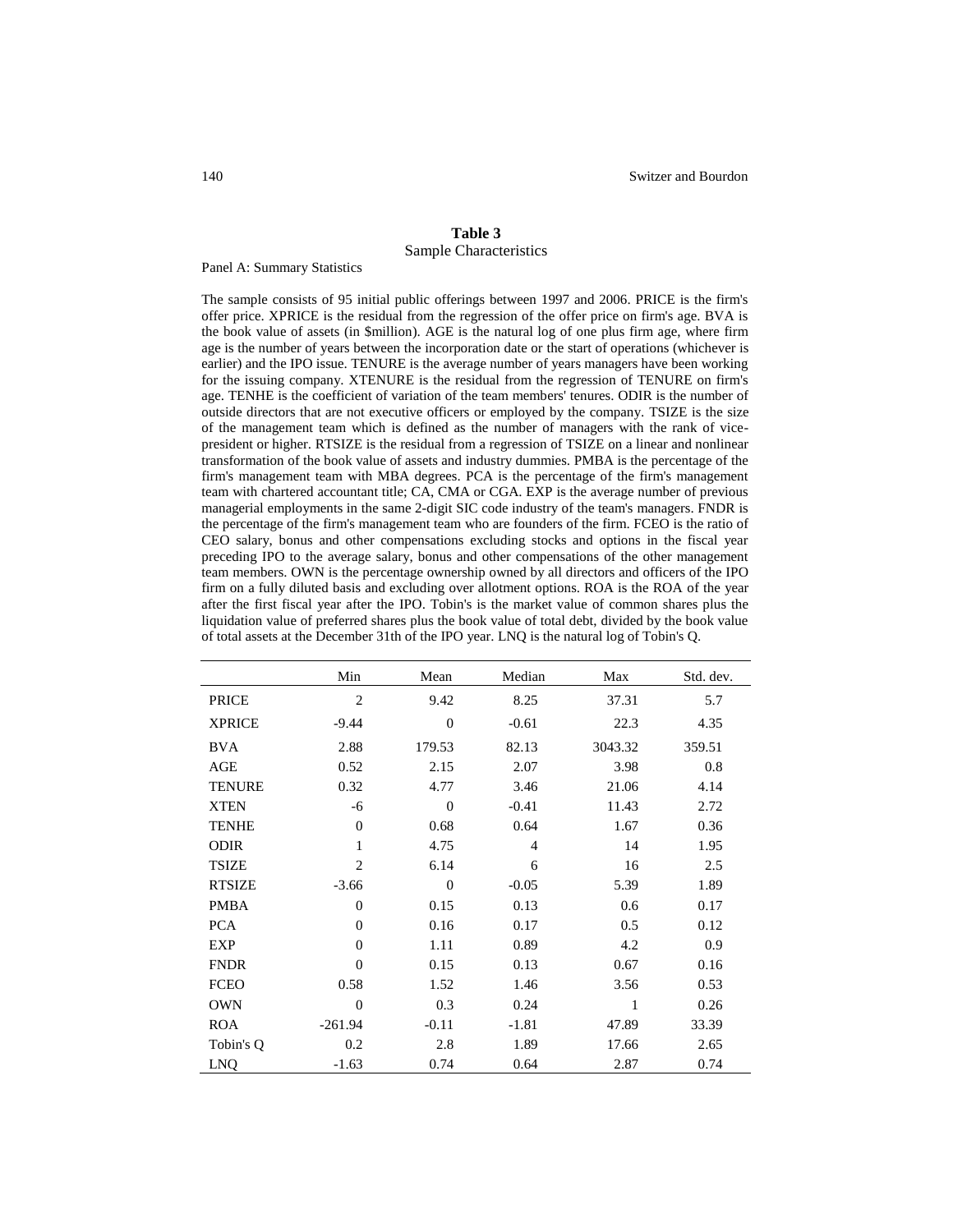|  | Panel B: Correlation of independent variables |
|--|-----------------------------------------------|
|--|-----------------------------------------------|

|                  | XPRICE AGE |            | <b>BVA</b> | BVA <sub>2</sub> |           | ODIR XTEN          | <b>TENHE</b> | <b>RTSIZE</b> | EXP        | FCEO       | PMBA     | PCA     | FNDR    | ROA  |
|------------------|------------|------------|------------|------------------|-----------|--------------------|--------------|---------------|------------|------------|----------|---------|---------|------|
| <b>XPRICE</b>    | 1.00       |            |            |                  |           |                    |              |               |            |            |          |         |         |      |
| AGE              | $-0.06$    | 1.00       |            |                  |           |                    |              |               |            |            |          |         |         |      |
| BVA              | 0.08       | 0.11       | 1.00       |                  |           |                    |              |               |            |            |          |         |         |      |
| BVA <sub>2</sub> | 0.04       | $0.18***$  | $0.92*$    | 1.00             |           |                    |              |               |            |            |          |         |         |      |
| ODIR             | 0.06       | $-0.08$    | $0.30***$  | $0.20***$        | 1.00      |                    |              |               |            |            |          |         |         |      |
| <b>XTEN</b>      | $0.22***$  | 0.04       | $-0.19*$   | $-0.15$          | $-0.16$   | 1.00               |              |               |            |            |          |         |         |      |
| <b>TENHE</b>     | $-0.10$    | $0.37***$  | 0.12       | $0.17*$          | $-0.03$   | $-0.28***$         | 1.00         |               |            |            |          |         |         |      |
| <b>RTSIZE</b>    | 0.05       | 0.14       | 0.00       | 0.00             | 0.00      | $-0.19*$           | $0.21***$    | 1.00          |            |            |          |         |         |      |
| EXP              | $-0.03$    | $0.53***$  | 0.03       | $-0.06$          | 0.06      | $-0.16$            | $-0.16$      | $-0.01$       |            |            |          |         |         |      |
| FCEO             | $-0.09$    | $0.38***$  | $0.29***$  | $0.26***$        | $0.21***$ | $-0.16$            | $0.24***$    | $-0.26***$    | $-0.27***$ | 1.00       |          |         |         |      |
| <b>PMBA</b>      | $0.29***$  | $-0.11$    | 0.05       | $-0.04$          | $-0.13$   | $-0.12$            | 0.11         | 0.08          | 0.05       | $-0.02$    | 1.00     |         |         |      |
| <b>PCA</b>       | $-0.07$    | 0.02       | 0.09       | 0.03             | 0.05      | 0.04               | 0.03         | $-0.11$       | $-0.08$    | 0.13       | 0.02     | 1.00    |         |      |
| <b>FNDR</b>      | 0.00       | $-0.26***$ | $-0.18*$   | $-0.13$          |           | $-0.25***$ 0.33*** | $-0.07$      | $0.23***$     | 0.14       | $-0.31***$ | $-0.04$  | $-0.03$ | 1.00    |      |
| ROA              | 0.14       | $-0.28***$ | 0.02       | $-0.10$          | 0.09      | $0.21***$          | $-0.01$      | 0.00          | $0.33***$  | $-0.07$    | $-0.19*$ | 0.14    | $-0.14$ | 1.00 |

*\* , \*\* , \*\*\* indicates significance at the .10, .05, and .01 levels, respectively*

#### **IV. RESULTS AND DISCUSSION**

Table 4 displays the main results from the regressions of firm and management quality on operating performance. First a striking result is that, the proxy for earnings management is statistically significant at 1% for all three regressions. In addition, the XPRICE coefficients are negatively related to operating performance in the two regressions. These results suggest that some IPO firms do manipulate earnings in order to boost the offer price above the industry level.

As predicted, AGE is positively related to firm performance in all regressions and is significant at the 1% level. Older firms perform better than their younger counterparts, consistent with Kim et al (2004). This may be attributed to learning by doing effects (abilities acquired through the years to operate in the industry), as well as time dependent network, customer/supplier development effects. It also may be due to advantages in access to financial credit for older firms. The size variable is also significant in all regressions and suggests that larger firms exhibit better performance than smaller firms. This may be due to economies of scale effects, as well as capital access advantages for larger firms, which also permit them to better withstand difficult periods than their smaller counterparts.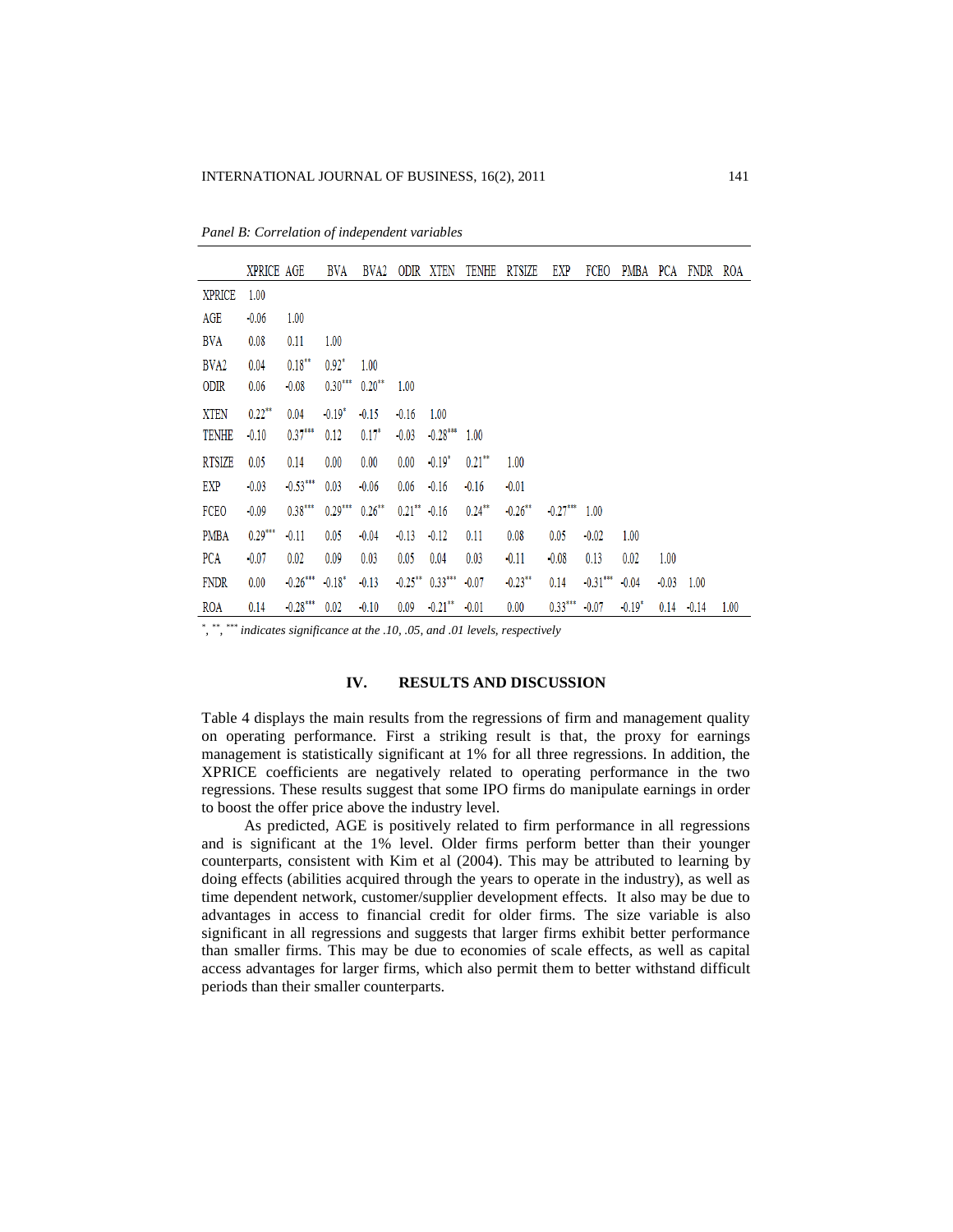# **Table 4**

Ordinary least squares regression of ROA, industry-adjusted ROA (defined as the firm's ROA less the median ROA of the industry), and Tobin's Q on management and firm's quality variables for Canadian IPO firms, 1997-2006

|                  | Dependent Variable             |                          |                                |                                |                          |  |  |  |  |
|------------------|--------------------------------|--------------------------|--------------------------------|--------------------------------|--------------------------|--|--|--|--|
|                  |                                | <b>ROA</b>               |                                | Adiusted<br><b>ROA</b>         | Adiusted<br>Tobin's Q    |  |  |  |  |
| <b>PRICE</b>     | $-4.11$<br>$(-6.75)$ ***       |                          |                                |                                |                          |  |  |  |  |
| <b>XPRICE</b>    |                                | $-3.64$<br>$(-5.66)$ *** | $-3.97$<br>$(-5.94)$           | $-3.91$<br>(5.74)              |                          |  |  |  |  |
| AGE              | 17.29<br>(4.79)                | 11.41<br>(3.14)          | 15.27<br>$(3.37)$ <sup>*</sup> | 16.62<br>$(3.60)$ <sup>*</sup> | $-0.02$<br>$(-1.91)^{*}$ |  |  |  |  |
| <b>BVA</b>       | 0.06<br>$-1.62$                |                          | 0.06<br>$(1.73)^{*}$           | 0.05<br>(1.3)                  |                          |  |  |  |  |
| BVA <sub>2</sub> | 0.00<br>(1.54)                 |                          | $-0.00$<br>$(-1.53)$           | $-0.00$<br>$(-1.14)$           |                          |  |  |  |  |
| <b>LNBVA</b>     | 11.11<br>$(2.39)$ **           | 5.72<br>(2.40)           | $-0.44$<br>(0.09)              | 0.44<br>(0.09)                 | $-0.25$<br>$(-3.16)$     |  |  |  |  |
| <b>LNODIR</b>    | $-11.14$<br>$(1.67)^{*}$       | $-13.46$<br>$(-1.91)$ ** | $-11.40$<br>$(-1.64)$          | $-10.40$<br>$(-1.47)$          | $-0.07$<br>(0.38)        |  |  |  |  |
| <b>XTENURE</b>   | 2.02<br>$(1.86)$ <sup>*</sup>  |                          | 2.13<br>$(1.84)$ <sup>*</sup>  | 2.10<br>$(1.79)^{*}$           | 0.02<br>(0.66)           |  |  |  |  |
| <b>TENHE</b>     | $-16.41$<br>$(-2.06)$ **       |                          | $-14.33$<br>$(-1.70)^{*}$      | $-16.60$<br>$(-1.94)^{*}$      | 0.06<br>(0.24)           |  |  |  |  |
| <b>EXP</b>       | $-7.22$<br>$(-2.10)$           |                          | $-4.97$<br>$(-1.39)$           | $-4.04$<br>$(-1.11)$           | $-0.04$<br>$(-0.35)$     |  |  |  |  |
| <b>RTSIZE</b>    | 2.68<br>$(1.86)^{*}$           |                          | 3.25<br>$(2.18)$ <sup>**</sup> | 3.31<br>$(2.18)$ **            | $-0.00$<br>$(-0.02)$     |  |  |  |  |
| <b>FCEO</b>      | $-13.17$<br>$(-2.36)$ **       |                          | $-14.41$<br>$(-2.45)$ **       | $-13.53$<br>$(-2.26)^*$        | $-0.14$<br>(0.88)        |  |  |  |  |
| <b>PMBA</b>      | $-21.08$<br>$(-1.26)$          |                          | $-31.70$<br>(1.86)             | $-32.83$<br>$(1.88)^{*}$       | 0.65<br>$(-1.51)$        |  |  |  |  |
| <b>PCA</b>       | 30.35<br>(1.37)                |                          | 39.59<br>$(1.74)^{*}$          | 43.56<br>$(1.88)^{*}$          | 0.24<br>(0.39)           |  |  |  |  |
| <b>FNDR</b>      | $-3.54$<br>$(-0.19)$           |                          | 2.65<br>$-0.14$                | 9.57<br>-0.49                  | $-0.59$<br>$(-1.14)$     |  |  |  |  |
| <b>YEAR</b>      | 1.96<br>$(1.88)$ <sup>**</sup> | 0.75<br>(0.77)           | 2.55<br>$(2.38)$ **            | 2.67<br>$(2.45)$ <sup>**</sup> | 0.00<br>(0.08)           |  |  |  |  |
| R'               | 0.58                           | 0.40                     | 0.55                           | 0.54                           | 0.33                     |  |  |  |  |
| Industry dummies | No                             | No                       | No                             | No                             | Yes                      |  |  |  |  |
| N                | 95                             | 95                       | 95                             | 95                             | 95                       |  |  |  |  |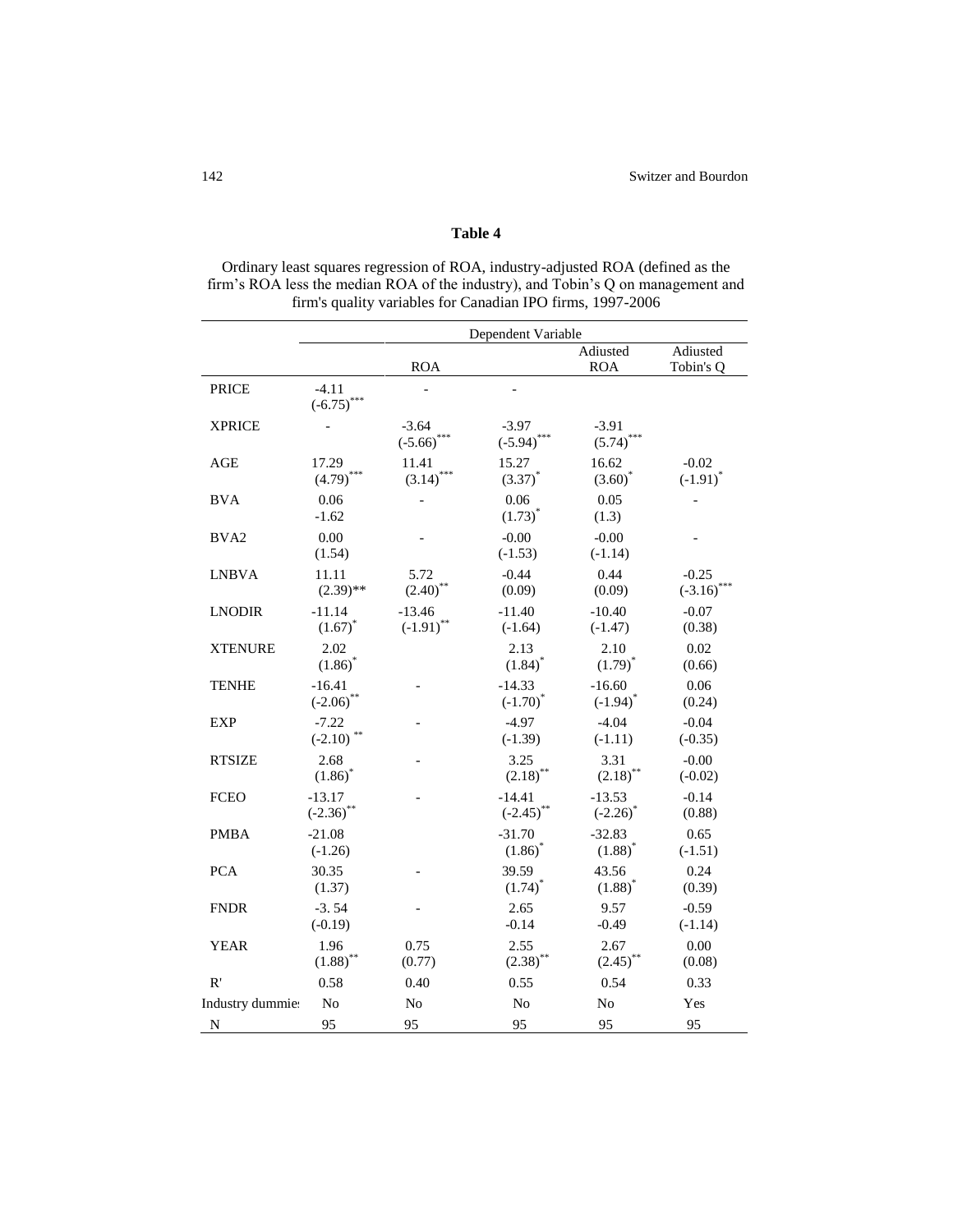The sample consists of 95 initial public offerings between 1997 and 2006. PRICE is the firm's offer price. XPRICE is the residual from the regression of the offer price on firm's age, LNBVA and industry dummies, where LNBVA is the natural log of the book value of firm's assets. BVA is the book value of assets (in \$million) and BVA2 is BVA squared. AGE is the natural log of one plus firm age, where firm age is the number of years between the incorporation date or the start of operations (whichever is earlier) and the IPO issue. TENURE is the average number of years managers have been working for the issuing company. XTENURE is the residual from the regression of TENURE on firm's age. TENVAR is the coefficient of variation of the team members' tenures. ODIR is the number of outside directors that are not executive officers or employed by the company. TSIZE is the size of the management team which is defined as the number of managers with the rank of vice-president or higher. RTSIZE is the residual from a regression of TSIZE on a linear and nonlinear transformation of the book value of assets and industry dummies. PMBA is the percentage of the firm's management team with MBA degrees. PCA is the percentage of the firm's management team with chartered accountant title; CA, CMA or CGA. EXP is the average number of previous managerial employments in the same 2-digit SIC code industry of the team's managers. FNDR is the percentage of the firm's management team who are founders of the firm. FCEO is the ratio of CEO salary, bonus and other compensations excluding stocks and options in the fiscal year preceding IPO to the average salary, bonus and other compensations of the other management team members. OWN is the percentage ownership owned by all directors and officers of the IPO firm on a fully diluted basis and excluding over allotment options. ROA is the ROA of the year after the first fiscal year after the IPO. Tobin's is the market value of common shares plus the liquidation value of preferred shares plus the book value of total debt, divided by the book value of total assets at the December 31th of the IPO year. LNQ is the natural log of Tobin's Q.

\* <sup>\*\*</sup>,<sup>\*\*\*\*\*</sup> indicates significance at the .10, .05, and .01 levels, respectively. t-values in parentheses.

Outsider director presence, LNODIR is significantly negatively related to performance in two of the regressions. This is consistent with Mikkelson et al. (1997) who state that outside directors lack sufficient information to do proper surveillance and that their lack of knowledge of the firm relative to inside directors makes it difficult for them to exercise effective control over strategic decisions. An alternative explanation is that large boards consisting of many outsiders could produce unproductive conflicts that are likely to slow down the decision process instead of accelerate it.

The first measure of management quality, XTENURE, is positive in all regressions and indicates that firms with top managers with a past history of working together performed better than their counterparts.

Surprisingly, the average number of past managerial employment of managers in the same industry (EXP) is negatively related to operating performance. The experience of the industry should bring special knowledge and valuable networks for enterprises. However, if a manager has held many previous employment positions, it may be a signal of adverse performance on average.

As expected, the size of the top management team (XTSIZE) is positively related to operating performance. Also, consistent Fama and Jensen (1983), dominant CEOs appear to adversely affect performance: the FCEO coefficient is found to be negatively related to the operating performance in two regressions at the 5% level of significance.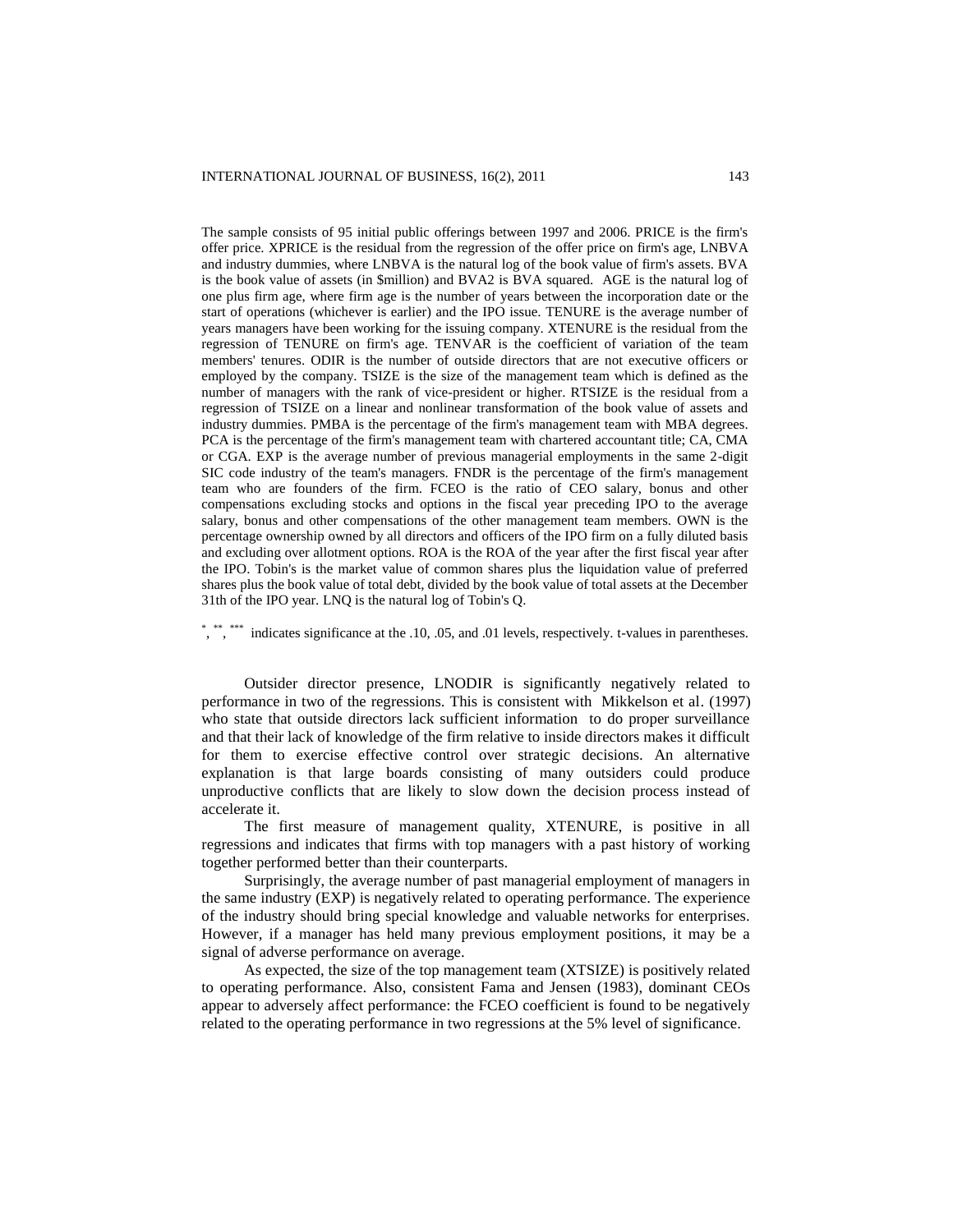The percentage of MBAs holders in the management team does not seem to enhance operating performance. This result is consistent with Baruch and Peiperl (2000) as well as Switzer and Huang (2007). The latter find that portfolio managers with MBA designations actually underperformed other managers on a fund riskadjusted returns basis.

The coefficient of variation of the percentage of chartered accountants in the firm is also statistically significant at the 10% level. As opposed to MBAs, the coefficient is positive and shows that having more chartered accountants in the management team improves the operating performance of IPO companies. These findings could potentially interest enterprises in their future hiring process. In the sample, executives with an MBA degree earn on average \$239,346 per year while executive without an MBA earn \$225,652. Although the difference is not very large, if managers with an MBA degree do not perform better than the others, it is not clear that they merit higher compensation levels.

Finally, the presence of the founder on the management team (FNDR), is insignificant in all regressions. One possible explanation for this result is provided by Kor (2003): when founders operate in an environment where managers have high levels of past industry experience, the team becomes less effective in creating new opportunities because it over-emphasizes actual industry practices. In order to control for possible differences in operating performance between industries, management quality variables are tested against industry adjusted-ROAs. The results are found to be robust. $20$ 

We also test the relationship between management quality and firm's value, measured by Tobin's Q. As expected, small and younger firms have higher Tobin's Q values. The management quality variables are generally not found to be related to Tobin's Q. Ownership stakes do matter: the relationship between firm values measured by Tobin's Q is statistically significant at low levels of ownership (between 0% and 5%) and is in line with the alignment of interests hypothesis.

#### **V. CONCLUSION**

The quality of management is essential to the development and financial health of every business. While financial information is broadly available for publicly-traded companies, the data on IPO firms are sometimes limited. This study examines the relationship between several aspects of the management team and firm performance for Canadian IPO companies that went public during the period from 1997 to 2006. The results suggest that some differences in performance may be attributed to differences in the characteristics of the management team. Tenure of the management team, size of the top management team and the presence of chartered accountants increase the operating performance of firms. On the other hand, heterogeneity of tenure, CEO dominance and MBAs have detrimental effects on performance. Operating performance is positively associated with the size and the age of the firms. Some evidence of earnings management is observed in the sample. Indeed, some firms seem to use accruals in order to boost the IPO price and exhibit poor operating performances in the year after the issue. In this study, the effect of common stock ownership held by directors and officers on firm value is also investigated. Consistent with Morck et al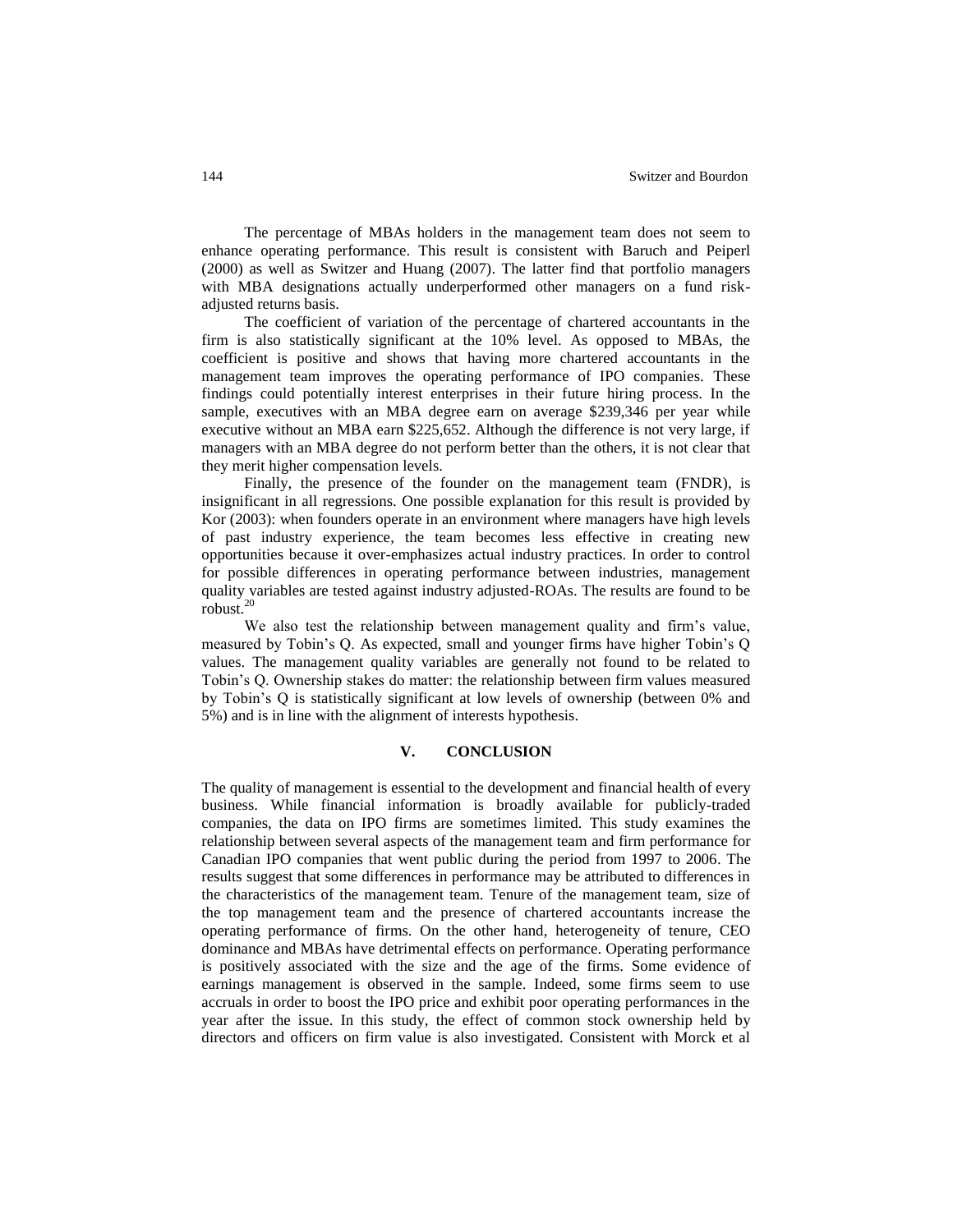(1988) a non monotonic relationship is found between ownership levels of directors and officers and firm value.

#### **ENDNOTES**

- 1. More recently, Chemmanur et al. (2009) show the benefits of a high management quality team in the selection of projects with superior net present values.
- 2. Kor (2003) finds that the percentage of founders in the management team was positively related to sales growth.
- 3. Cooper et al. (1994) find that companies that started their operations as a team did better than firms with a single founder and that when examining the numbers of partners; performance improved with team size. Feeser and Willard (1990) find that high growth firms had team sizes that were significantly larger than low growth firms.
- 4. Bruderl et al. (1992) find that the previous and industry-specific experience of the founder has a strong influence on the survival chances of new organizations and that starting a business without previous experience in the industry significantly increases the mortality rates of new firms.
- 5. See, e.g., Kor (2003). This of course may be an imperfect proxy when a manager's turnover experience is high. For example, 10 years of experience in the same company at the same position is considered less experience than 5 years in the industry but at 2 different positions. Hence, this methodology may unduly valorize opportunistic managers who move from firm to firm in order to increase their personal benefits. Consequently, these managers might not be as loyal and committed to their business as other managers with longer tenures.
- 6. Gottesman and Morey (2007) find that managers holding MBAs from high-GMAT programs exhibit better performance than managers without MBA degrees and managers with MBA degrees from low-GMAT programs in the mutual fund industry.
- 7. Chemmamur et al (2004) study the percentage of PCPA holders in companies and find a positive relationship with the level of investments. Indeed, the percentage of PCPA holders is positively associated with the level of investments and since better projects should be characterized by large net present values (NPV), high management quality firms should have high levels of capital expenditures and other investments.
- 8. Eisenhardt and Schoonhoven (1990) find that specific experience characteristics of managers are positively related to sales growth for new firms and that the pastshared work experience of founders was positively related to revenues.
- 9. Sorescu and Spanjol (2008) find that innovation is associated with above-normal stock returns, normal profits and economic rents and that, on average, each breakthrough innovation in the sample is associated with an increase in firm value of \$4.2 million.
- 10. Brito and Mello (1995) find that smaller and younger firms which are relatively unknown by capital providers face greater liquidity restrictions, financial constraints and higher costs of capital than more mature and established companies in the market.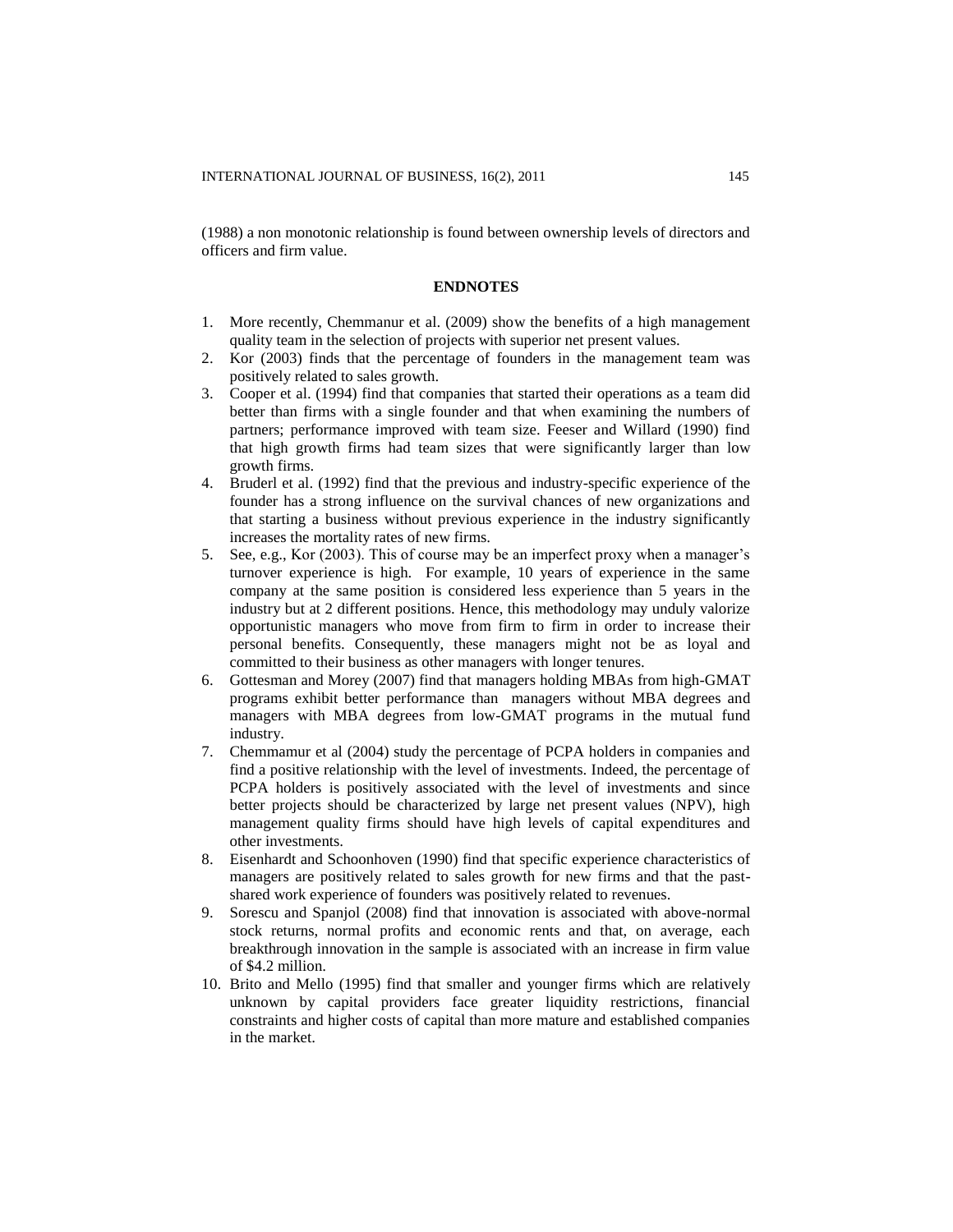- 11. Rosenstein et al (1990) find that the appointment of outside directors has a positive impact on the stock price. However, the relationship between outside directors and performance for smaller firms remains controversial. See e.g. Switzer (2007).
- 12. Mikkelson et al. (1997), however, find no relationship between the composition of the board of directors and the performance of IPO firms. Eisenberg et al. (1997) observe a negative correlation between board size and profitability for small firms, which they attribute to coordination and communication problems in large boards of directors.
- 13. When firms were sold before the performance appraisal date, they were automatically removed from the study. The reason is simple; when some firms may have been acquired when approaching failure, other could have been prospering. Since the required information to distinguish such feature is not available, these firms are excluded for the study. First, firms with offer prices below \$2 are excluded from the study given that the market capitalization used in the Tobin's Q formula is affected by the high volatility commonly characterizing low-price stocks. Furthermore, several IPO firms during the 1997 to 2006 period went public through the capital pool company program (CPC). Firms participating in the CPC program must be treated with great caution. Unlike standard IPOs, CPCs are created to form shell companies; meaning that they don't need any previous business activity and no assets other than cash to issue shares on the stock market. The only requirement is that the officers provide \$100,000 of their own in seed capital to start the business. Then, the amount raised from the offering is used for the identification and evaluation of potential investments and acquisitions. The identification of a potential acquisition and the beginning of an agreement in principal with the target firm, depending of the type, must occur within the first 24 months after the IPO. Moreover, after the acquisition, the management is likely to change (see [http://www.tsx.com/en/pdf/CPCBrochure.pdf\)](http://www.tsx.com/en/pdf/CPCBrochure.pdf). The Venture Pool Program (Vancouver stock exchange), Keystone companies (Alberta stock exchange), and the Junior Pool Program (TSX venture) are all types of capital pool companies seeking to raise capital on the IPO market in Canada. These IPOs are usually very small issuers, with prices often below \$1, and constitute highly speculative investments (see, e.g., Carpentier and Suret, 2006). Although, the program was initially established by Canadian regulators to enable small firms to directly access the stock market, it turns out that they provide poor investments to investors. Carpentier and Suret (2006) find that these firms exhibit poor operating performances, have strong negative stock returns and are usually low-quality firms. They conclude that the CPC program mostly permits poor companies to enter into the stock market. Therefore, for reasons of non previous business activities, strong likelihood of management changes and abnormal poor operating performances, these firms are excluded from the study.
- 14. The popularity of income trusts in Canada increased considerably in the late 1990s and in the early years of 2000. In 2003, they represented around 7% of the entire market capitalization in Canada (see, e.g., Aggarwal and Mintz, 2004). Shareholders of income trusts are fiscally advantaged. Indeed, taxes are not paid by companies at the corporate level if profits are entirely distributed to shareholders; an advantage which has been removed in November 2006 by the Canadian minister of finance to re-establish the fairness in the corporate tax system. Income trusts are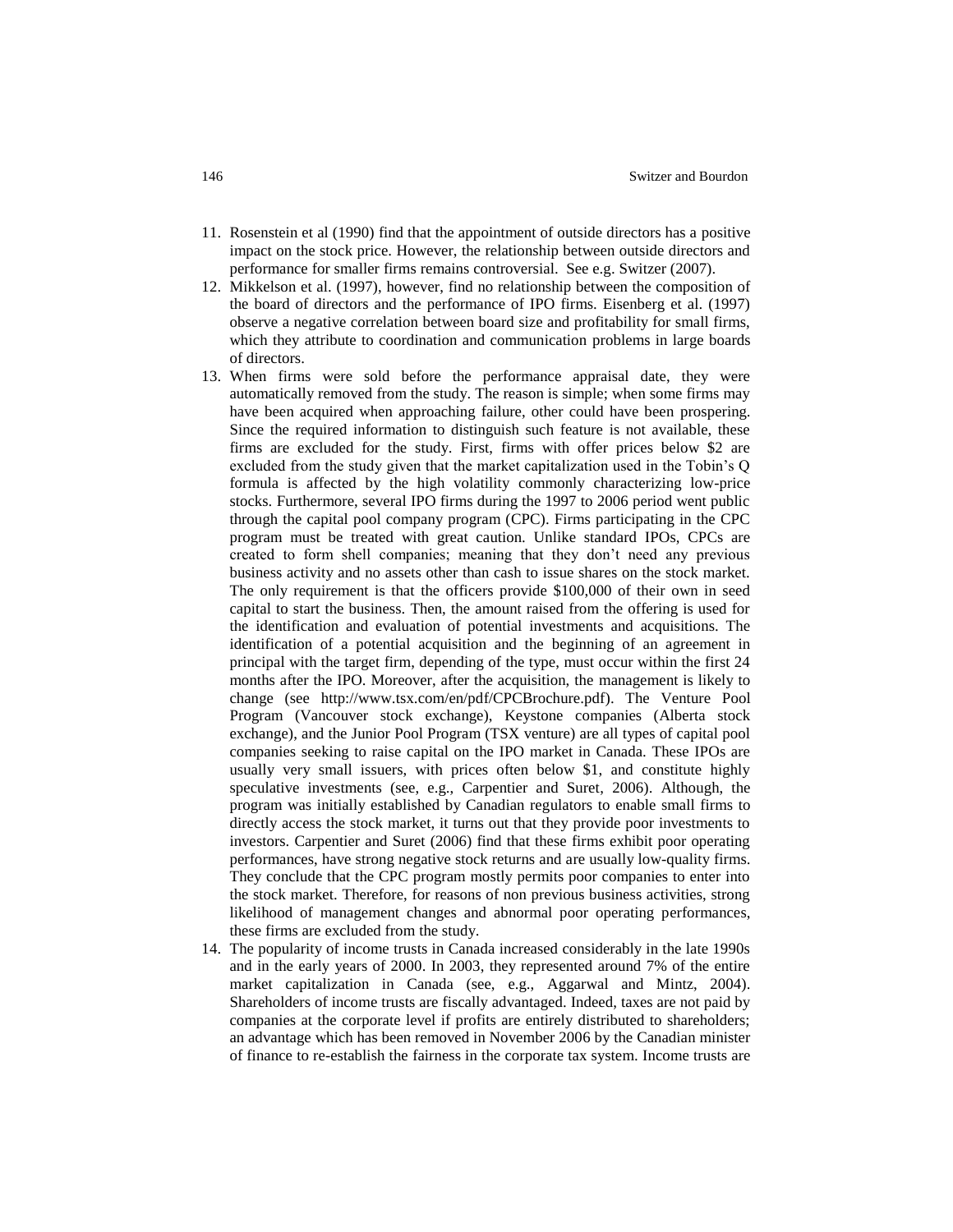usually mature companies with stable earnings and even though their conversions are listed as IPOs, they cannot be compared to smaller and younger firms which usually constitute the IPO market in Canada. Several studies show that income trusts and real estate income trusts (REIT) exhibit positive abnormal performance (see, e.g., Jog and Wang, 2004; Kryzanowski and Tcherednitchenko, 2007). Jog and Wang (2004) find that income trusts stock overperform the TSE 300 index and Kryzanowski and Tcherednitchenko (2007) find positive excess returns for REITs when compared to the S&P TSX composite index. While income trusts were advantaged by the legislation in Canada, companies issuing flow-though shares renounce certain deductions or credits that would otherwise only be available for the company at the benefit of shareholders. These deductions are "flowed through" to investors as if they had been directly involved in the company's operations. Although no study has specifically studied the abnormal performances of flowthrough share offerings yet, by the fact that these companies renounce potential deductions, operating performances are likely to be lower. Hence, these firms cannot be tested in the same way as IPO firms with full access to available deductions and credits.

- 15. Carve-out IPOs are excluded from this study to prevent any potential influence of the parent firm's management in the business activities of the company. In the case of a carve-out, the parent usually sells a minority share of the "child" company while retaining the rest of the ownership. However, the partially sold enterprise may still benefit from the parent company's resources and strategic support after the IPO. Thus, the parent's management quality would not be captured in this study while its potential influence on the IPO firm would appear in the data.
- 16. For example, Jog, and Riding (1987) and Kryzanowski and Liang (2008) use samples of 100 and 97 Canadian IPOs respectively. Since the Canadian market is about one-tenth of the size of the US market, our sample is roughly in line with that of that of Chemmanur and Paeglis (2005).
- 17. [www.sedar.com](http://www.sedar.com/)
- 18. Teoh et al. (1998a and b) find that on average, IPO firms have high earnings and abnormally high accruals in the pre-IPO year followed by poor long-run earnings and stock performance.
- 19. We use the Chung and Pruitt (1994) approximation. Specifically, Tobin's Q ratio is computed at December 31 of the offering year as: Common Stock Market Capitalization + Preferred shares liquidating value + Book value of total debt /Book value of total assets.
- 20. Adjusted-ROA is defined as the firm's ROA minus the median ROA of its industry.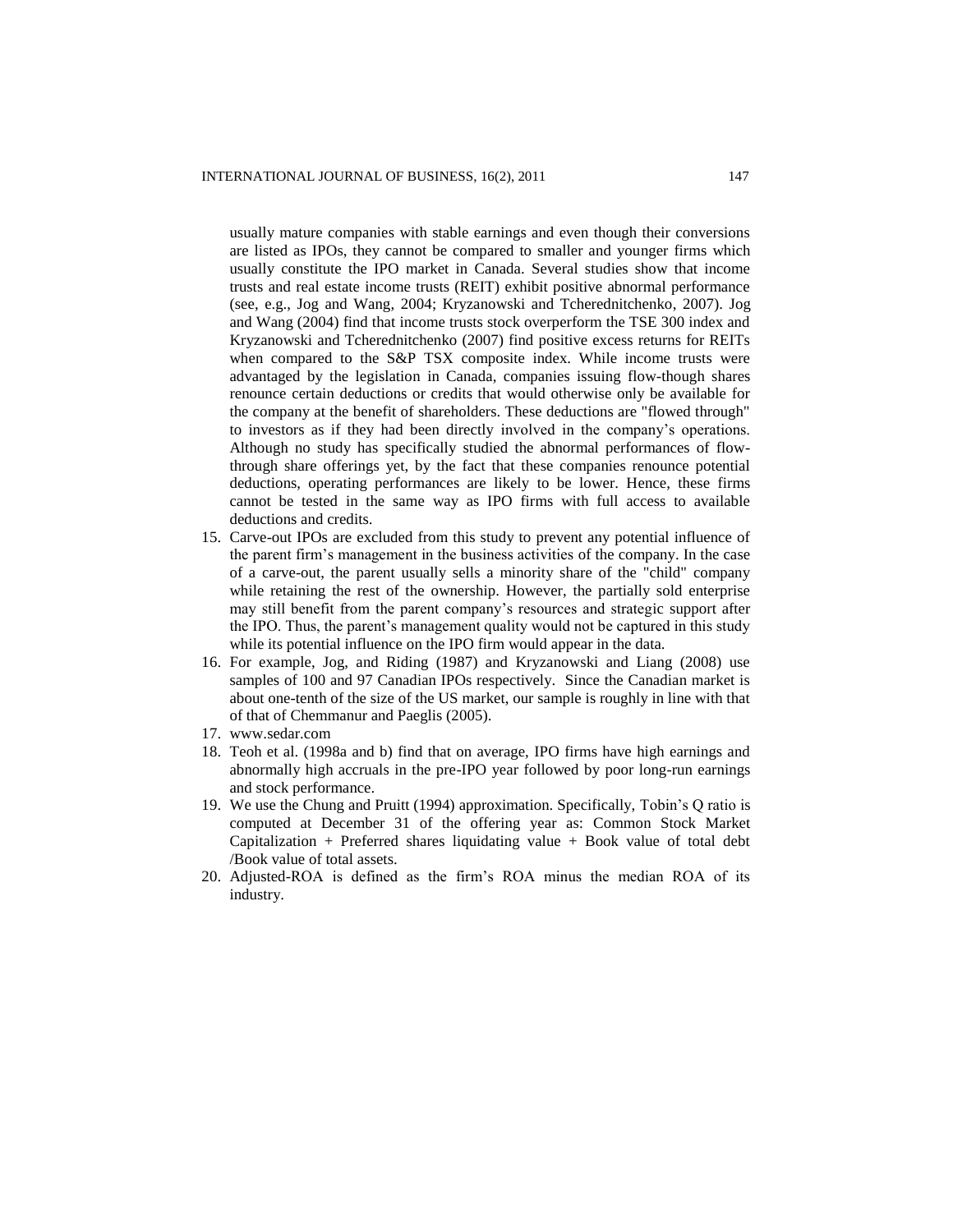#### **REFERENCES**

- Aggarwal, L., and J. Mintz, 2004, ["Income Trusts and Shareholder Taxation: Getting It](http://0-proquest.umi.com.mercury.concordia.ca/pqdweb?index=0&did=773808081&SrchMode=2&sid=7&Fmt=3&VInst=PROD&VType=PQD&RQT=309&VName=PQD&TS=1247101701&clientId=10306)  [Right,](http://0-proquest.umi.com.mercury.concordia.ca/pqdweb?index=0&did=773808081&SrchMode=2&sid=7&Fmt=3&VInst=PROD&VType=PQD&RQT=309&VName=PQD&TS=1247101701&clientId=10306)" *Canadian Tax Journal,* 52, 792-818.
- Baruch, Y., and A. Leeming, 2001, "The Added Value of MBA Studies--Graduates' Perceptions," *Personnel Review*, 30, 589-602.
- Baruch, Y. and M. Peiperl, 2000, "The Impact of an MBA on Graduate Careers," *Human Resource Management Journal*, 10, 69-90.
- Brito, P., and A.S. Mello, 1995, "Financial Constraints and Firm Post-Entry Performance," *International Journal of Industrial Organization*, 13(4), 543-565.
- Bruderl, J., Preisendorfer, P., and R. Ziegler, 1992, "Survival Chances of Newly Founded Business Organizations," *American Sociological Review*, 57, 227-242.
- Carpentier, C., and J. Suret, 2006, "Bypassing the Financial Growth Cycle: Evidence from Capital Pool Companies," *Journal of Business Venturing, 21*(1), 45-73.
- Chemmanur, T. J., and I. Paeglis, 2005, "Management Quality, Certification, and Initial Public Offerings," *Journal of Financial Economics*, 76, 331-368.
- Chemmanur, T.J., I. Paeglis, and K. Simonyan, 2004, "Management Quality, Financial Policies, and Performance of Seasoned Equity Issuers," *Social Science Research Network Working Paper.*
- Chemmanur, T.J., I. Paeglis, and K. Simonyan, 2009, "Management Quality, Financial and Investment Policies, and Asymmetric Information," *Journal of Financial and Quantitative Analysis*, 44, 1045-1079.
- Chung, K.H., and S.W. Pruitt, 1994, "A Simple Approximation of Tobin's Q," *Financial Management*, 23, 70-74.
- Cooper, A.C., F.J. Gimeno-Gascon, and C.Y. Woo, 1994, "Initial Human and Financial Capital as Predictors of New Venture Performance," *Journal of Business Venturing*, 9, 371-395.
- Eisenhardt, K.M., and C.B. Schoonhoven, 1990, "Organizational Growth: Linking Founding Team, Strategy, Environment, and Growth among U.S. Semiconductor Ventures," *Administrative Science Quarterly*, 35, 504-529.
- Fama, E.F., and M.C. Jensen, 1983, "Separation of Ownership and Control," *Journal of Law and Economics*, 26, 301-325.
- Feeser, H.R., and G.E. Willard, 1990, "Founding Strategy and Performance: A Comparison of High and Low Growth High Tech Firms," *Strategic Management Journal*, 11, 87-98.
- Gottesman, A., and M. Morey, 2006, "Manager Education and Mutual Fund Performance," *Journal of Empirical Finance*, 13, 145-182.
- Haleblian, J., and S. Finkelstein, 1993, "Top Management Team Size, CEO Dominance, and Firm Performance: The Moderating Roles of Environmental Turbulence and Discretion," *Academy of Management Journal*, 36, 844-863.
- Jain, B.A., and O. Kini, 1994, "The Post-Issue Operating Performance of IPO Firms," *Journal of Finance*, 49, 1699-1726.
- Jog, V., and A. Riding, 1987, "Underpricing in Canadian IPOs," *Financial Analyst Journal* 43*,* 48-55.
- Jog, V., and L. Wang, 2004, ["The Growth of Income Trusts in Canada and the](http://0-proquest.umi.com.mercury.concordia.ca/pqdweb?index=0&did=769745951&SrchMode=2&sid=8&Fmt=3&VInst=PROD&VType=PQD&RQT=309&VName=PQD&TS=1247101833&clientId=10306)  [Economic Consequences,](http://0-proquest.umi.com.mercury.concordia.ca/pqdweb?index=0&did=769745951&SrchMode=2&sid=8&Fmt=3&VInst=PROD&VType=PQD&RQT=309&VName=PQD&TS=1247101833&clientId=10306)" *Canadian Tax Journal*, 52, 853-862.